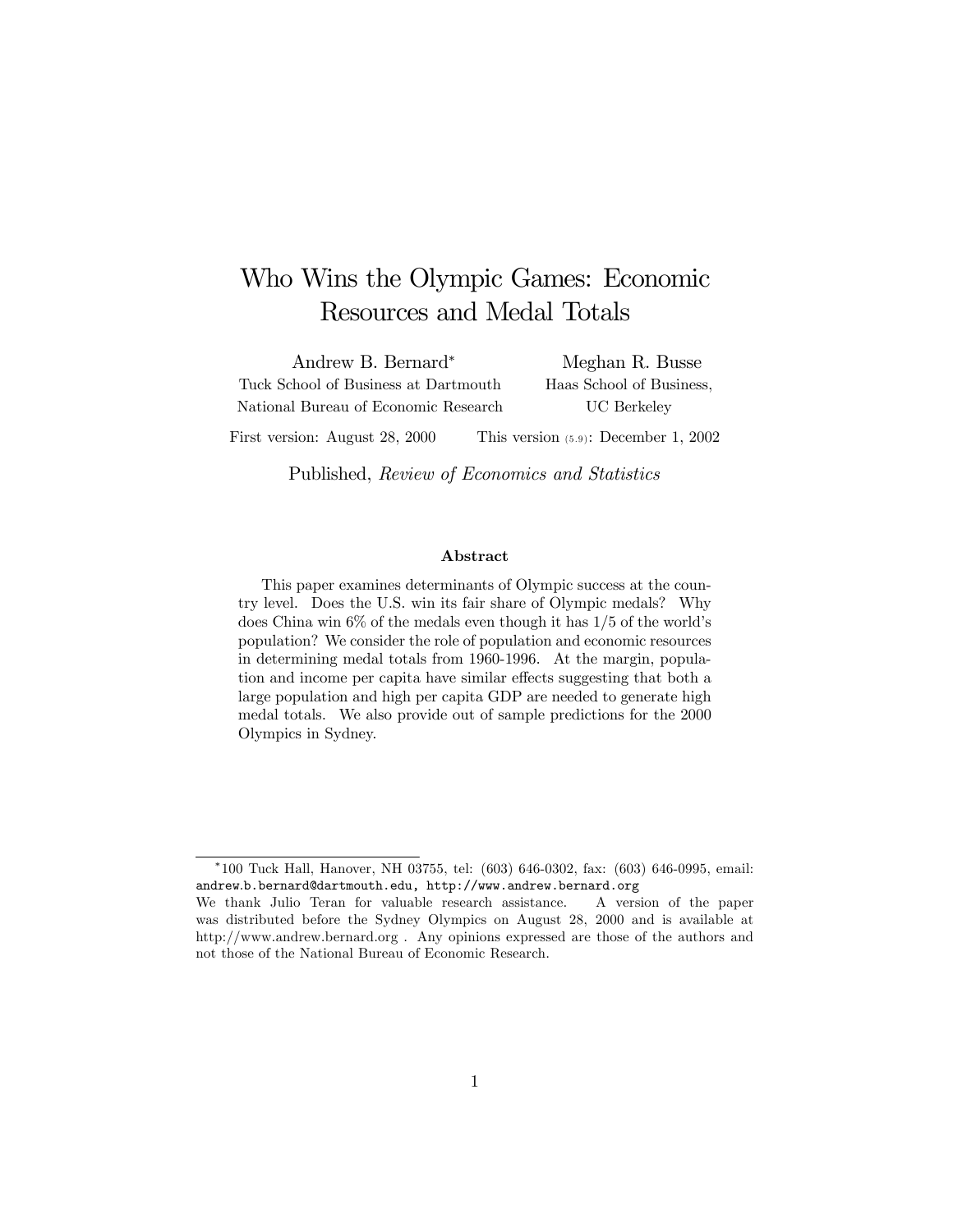# 1 Introduction

In this paper, we ask the straightforward question of how many Olympic medals countries should be expected to win by considering what factors influence national Olympic success.<sup>1</sup> Most Olympic medal predictions assess athletic talent sport by sport and predict winners in each event. We follow a different path by generalizing from individual sports. While this has the disadvantage of missing nation-specific expertise in a particular event, it has the advantage of averaging the random component inherent in individual competition, enabling us to make more accurate predictions of national medal totals.

Even the most ardent xenophobes would not suggest that a single country should win all the medals at a given Olympic Games. The real question is how many medals qualify as a successful performance by a national team. Clearly, population should play a role in determining country medal totals. Larger countries have a deeper pool of talented athletes and thus a greater chance at fielding medal winners. We present and test a simple theory of medal success based on population but find that pure population levels are not sufficient to explain national totals. If they were, China, India, Indonesia, and Bangladesh with 43+ percent of the world's population would have won more than  $6+$  percent of total medals in 1996. To this end, we extend the population based model to include a measure of resources per person in the form of GDP per capita.<sup>2</sup>

The addition of per capita GDP dramatically improves the ability of the model to fit the data. While China, India, Indonesia, and Bangladesh have a huge share of world population, together they account for under 5 percent of world GDP in 1996, roughly equal to their medal share. Real GDP is the single best predictor of a country's Olympic performance. Population and per capita GDP contribute equally at the margin implying that two countries with identical levels of GDP but different populations and per capita GDP levels will win the same number of medals.

GDP is not the whole story. Host countries typically win an additional 1.8 percent of the medals beyond what would be predicted by their GDP alone. The forced mobilization of resources by governments clearly can also play a role in medal totals. On average, the Soviet Union and Eastern Bloc countries had medal shares more than 3 percentage points higher than predicted by their GDP.<sup>3</sup>

The rest of the paper is organized as follows. Section 2 presents two simple models for analyzing country medal totals. Section 3 describes the data and the empirical results. Section 4 presents out of sample forecasts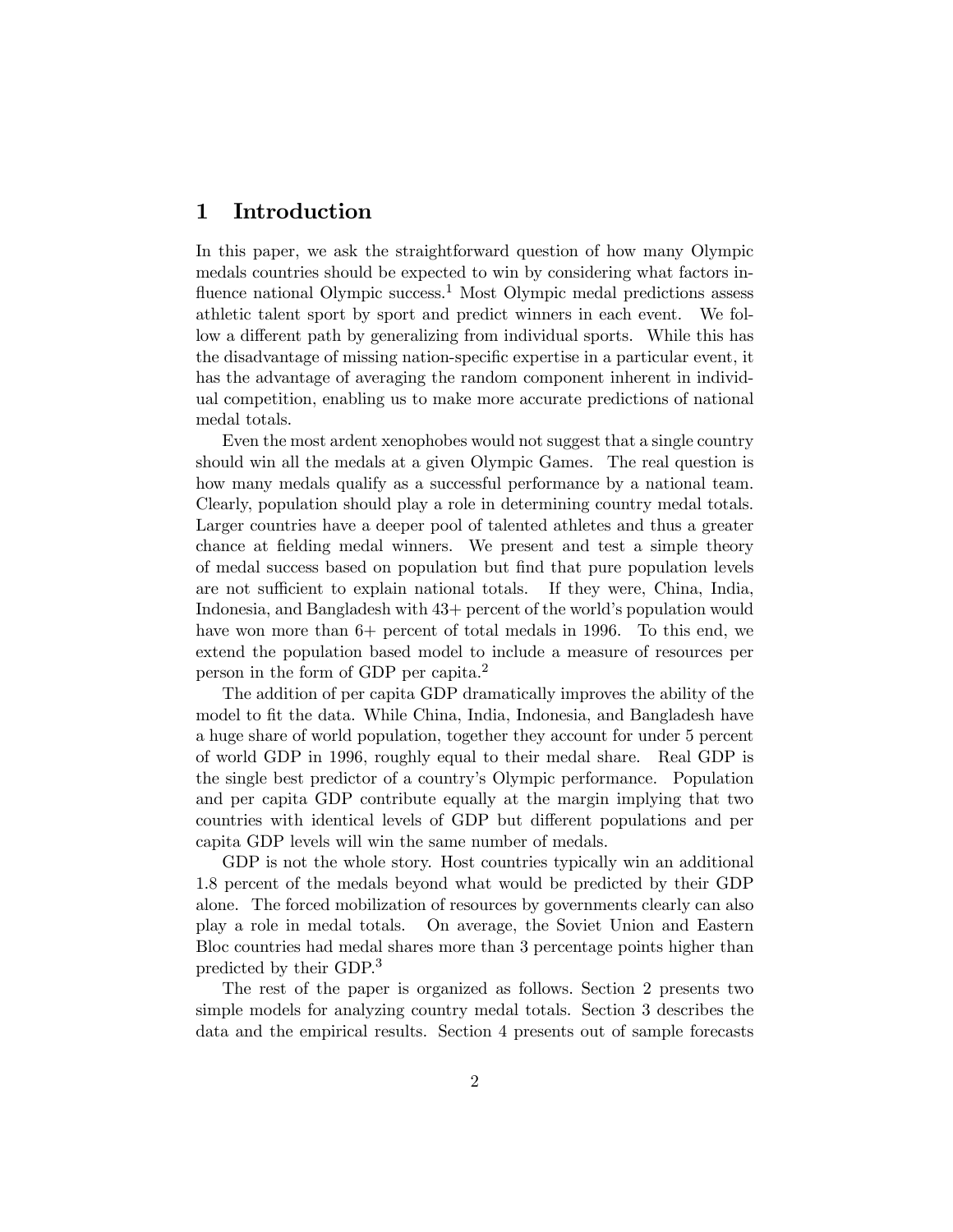for the Sydney 2000 Olympics, and Section 5 concludes.

# 2 A simple theory of population and Olympic success

We start by considering the underlying distribution of athletic talent. If we think of countries as being arbitrary divisions of the world population, then we should expect to find medal-calibre athletes in proportion to the country's share of world population. One caveat is that not every country participates in the Olympics. The actual relationship predicted by the talent distribution is that the expected medal share accruing to a country should be equal to its share of the total population of countries participating in the Olympics,

$$
E \text{ (medalshare}_{it}) = \frac{\text{medals}_{it}}{\sum_{j} \text{medals}_{jt}} = \frac{\text{population}_{it}}{\sum_{j} \text{population}_{jt}} = \text{popshare}_{it}. \tag{1}
$$

Equation 1 can be tested empirically in the form of a tobit with the results shown in column I of Table 1. While population share is positive and significant, the estimated coefficient is significantly below one.<sup>4</sup>

There are several reasons related to the structure of the Olympics that help explain why the relationship in Equation 1 does not hold. First, countries cannot send athletes in proportion to their populations for each event, e.g. team competitions where each country has at most one entry. Second, in medal counts, team events count as one medal even though a country must provide a number of athletes. Finally, the number of athletes from each country is determined by the IOC in negotiation with the country's Olympic committee. As a result, not all the Olympic calibre athletes from a large country are able to participate.

#### 2.1 Economic resources and Olympic medals

To augment our specification, we examine the role of economic resources in generating Olympic medals. We choose to frame our analysis in terms of a production technology. In the previous section, we assumed that talented athletes were randomly distributed in the world population. However, developing Olympic calibre athletes requires considerable expenditure on facilities and personnel. Wealthier countries are more likely to have individuals, organizations, or governments willing to make such an investment. Wealthier countries are also more likely to have athletics as a part of schooling and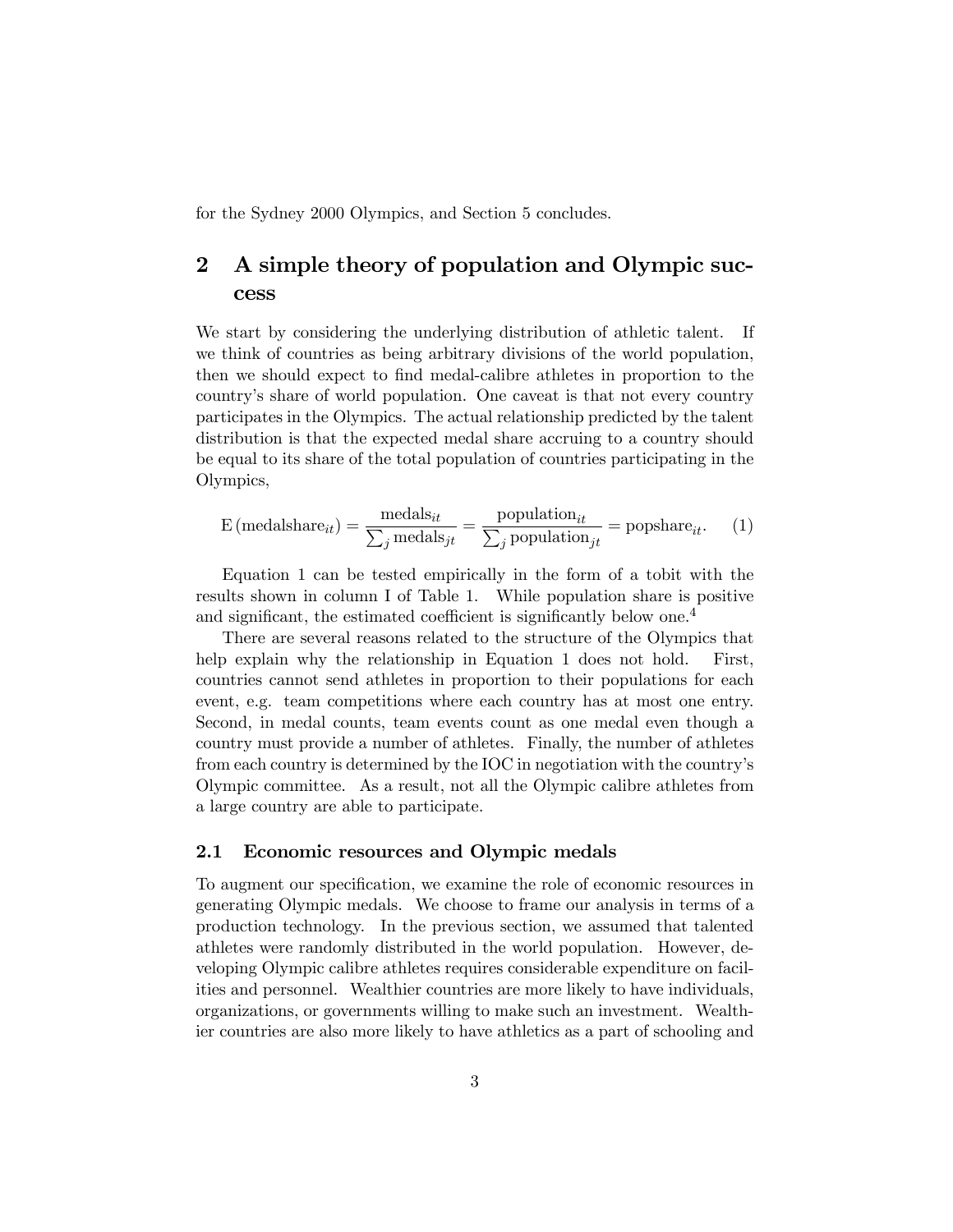to have leisure time to devote to sports. As a result we include a measure of real GDP per capita in a model of Olympic medal production.

Our production function for generating Olympic calibre athletes for a country  $i$  in year  $t$  requires people, money, and some organizational ability,

$$
T_{it} = f\left(N_{it}, Y_{it}, A_{it}\right) \tag{2}
$$

where  $N_{it}$  is the population,  $Y_{it}$  is the GDP, and  $A_{it}$  is the organizational ability of the country. The share of Olympic medals,  $M_{it}^*$ , won by a country is a function of the talent in a given country,

$$
E\left(\frac{\text{medals}_{it}}{\sum_{j} \text{medals}_{jt}}\right) = M_{it}^* = g(T_{it}).
$$

There is no theoretical guidance on the precise form of either  $f(\cdot)$  or  $g(\cdot)$ . We use a Cobb-Douglas production function in population  $(N_{it})$  and national income  $(Y_{it})$  for the production of Olympic talent and a log function for the translation of relative talent to medal shares,

$$
T_{it} = A_{it} N_{it}^{\gamma} Y_{it}^{\theta}
$$
  
\n
$$
M_{it}^{*} = \ln \frac{T_{it}}{\sum_{j} T_{jt}}.
$$
\n(3)

This yields the following specification for medal shares,

$$
M_{it} = \ln A_{it} + \gamma \ln N_{it} + \theta \ln Y_{it} - \ln \sum_{j} T_{jt} \quad \text{if } M_{it}^{*} \ge 0
$$
  
= 0 \qquad \qquad \text{if } M\_{it}^{\*} < 0.

Since national income can be expressed as the product of population and per capita income, we will actually estimate a specification of the form

$$
M_{it} = C + \alpha \ln N_{it} + \beta \ln \left(\frac{Y}{N}\right)_{it} + d_t + \nu_i + \epsilon_{it} \quad \text{if } M_{it}^* \ge 0 \qquad (5)
$$

$$
= 0 \qquad \qquad \text{if } M_{it}^* < 0
$$

where  $d_t$  is a year dummy included to capture changes in the total pool of talent and in the number of countries participating, as well as the changing number of sports,  $\nu_i$  is a country random effect, and  $\epsilon_{it}$  is a normally distributed error term.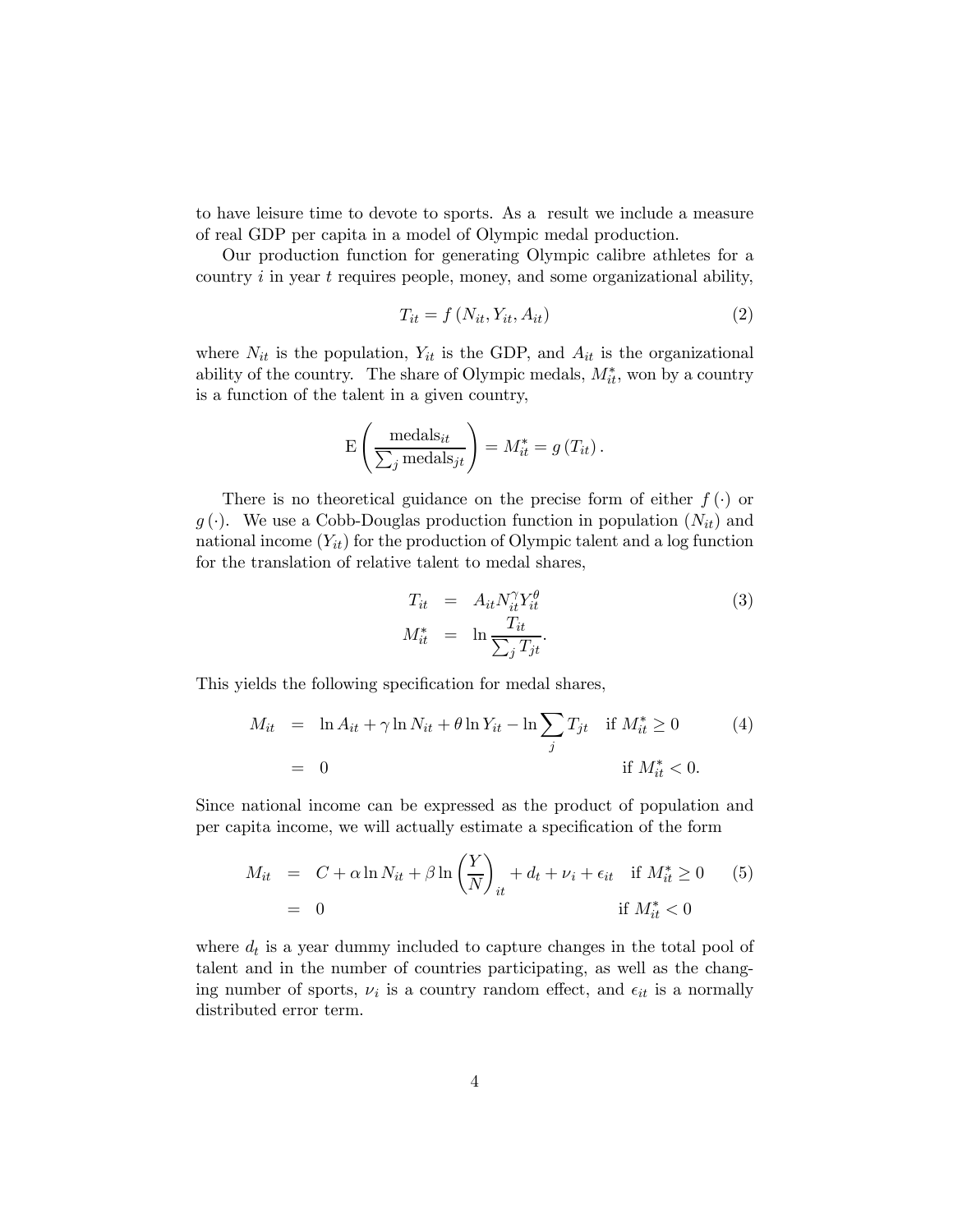### 3 Data and Results

The data for this project consist of two main components: Olympic medal counts and socioeconomic indicators. We obtained the medal data from Wallechinsky (1992) and direct correspondence with the International Olympic Committee (IOC). We would prefer to have a range of socioeconomic indicators for each country. However, the difficulty of obtaining such measures for more than 150 countries over 30 years precludes us from considering anything but GDP and population. Our primary source for population and GDP data is the World Bank.<sup>5</sup> Population figures could be found fairly readily; GDP measures were more difficult. For some countries, it was necessary to interpolate or extrapolate using either reported or imputed growth rates. All GDP figures are converted to 1995 US dollars using current exchange rates.

#### 3.1 Results

In this section, we report results on the relationship between medal shares and population, income per capita, and total GDP. Univariate specifications with log population and log GDP per capita, reported in columns II and III of Table 1, raise the log likelihood compared to that with population shares alone.

Column IV estimates equation 5, including both log population and log GDP per capita. The variables are positive and significant at the  $1\%$  level and have similar magnitude. The log likelihood increases markedly over the univariate specifications. The similarity of the coefficients on log population and log GDP per capita suggests that log GDP is the relevant determinant of country medal shares. However, a likelihood ratio test rejects the equality of these coefficients at the 5% level.

The coefficients estimated in this section can be loosely interpreted to mean that if the average country were to double its total GDP, it could expect its medal share to rise by 1-1.5% of the total medals awarded.

#### 3.2 Additions to the model

The empirical specification given in Equation 5 shifts all country-specific information not included in GDP and population into the error term. In this section we explore some of the additional factors that might augment or diminish medal shares, including the advantages of hosting, the medal premium enjoyed by the former Soviet Union and its satellites, and the role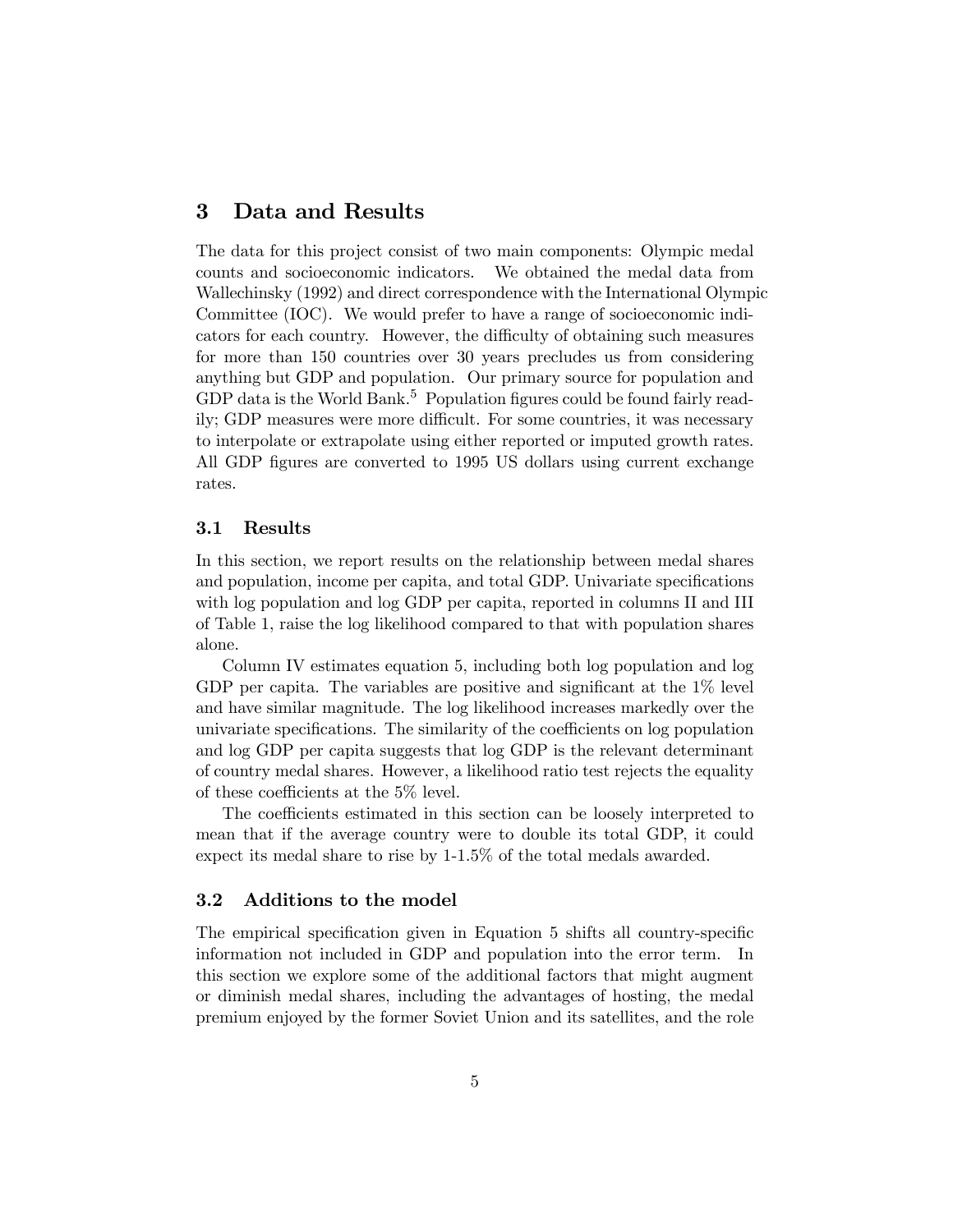of large scale boycotts.

Hosts have several potential advantages over other Olympic participants. First, the cost of attending the Olympics for individual athletes is minimized. In addition, host countries can tailor facilities to meet the needs of their athletes and may gain an edge if home crowd enthusiasm sways judges. Individual athletes may be more motivated to achieve Olympic fame when the events are conducted in front of friends and family. Finally, host countries are influential in the addition of new sports to the Games themselves.

One of the most interesting questions regarding Olympic medal totals concerns the ability of countries to 'manufacture' gold medals, especially the former Soviet Union and Eastern European countries. Unconditional medal totals cannot tell us how successful they were at mobilizing resources. We create two dummy variables to capture these effects. The first covers countries distinctly inside the Soviet sphere of influence while the second includes other non-market, typically communist, countries.<sup>6</sup> We consider the additional medals for these groups after controlling for income and population to provide an estimate of the power of central planning in the Olympic race. The resulting specification is

$$
M_{it} = C + \alpha \ln N_{it} + \beta \ln \left(\frac{Y}{N}\right)_{it} + \text{Host}_{it} + \text{Soviet}_{it} + \text{Planned}_{it} + d_t + \nu_i + \epsilon_{it}
$$
\n
$$
\tag{6}
$$

Two Olympics were subject to large scale boycotts, those in 1980 and in 1984.<sup>7</sup> The coefficients on the host dummy and the dummies for the centrally planned economies are likely to be particularly sensitive to the inclusion of these Games. Table 2 reports the tobit specification for medal shares with and without the boycotted years in columns I and II.

The results for population and GDP per capita are largely unchanged in that they remain positive and significant. Now, however, we cannot reject the hypothesis that the coefficients are equal to each other. The 'Soviet' countries have medal shares more than 6.1 percentage points higher than other countries. The other 'planned' economies have shares that are higher by roughly 1.6 percentage points. Neither of these effects is sensitive to the exclusion of the boycotted Games.

The host effect on medal totals is also positive and significant. The bump in medal share from hosting a non-boycotted Olympics is more than 2 percentage points. During the boycotted Games the host effects were enormous, on the order of 19 percentage points, suggesting that the US and USSR were the prime beneficiaries from each other's boycotts in terms of medal counts. In column III, we report results for non-boycott years with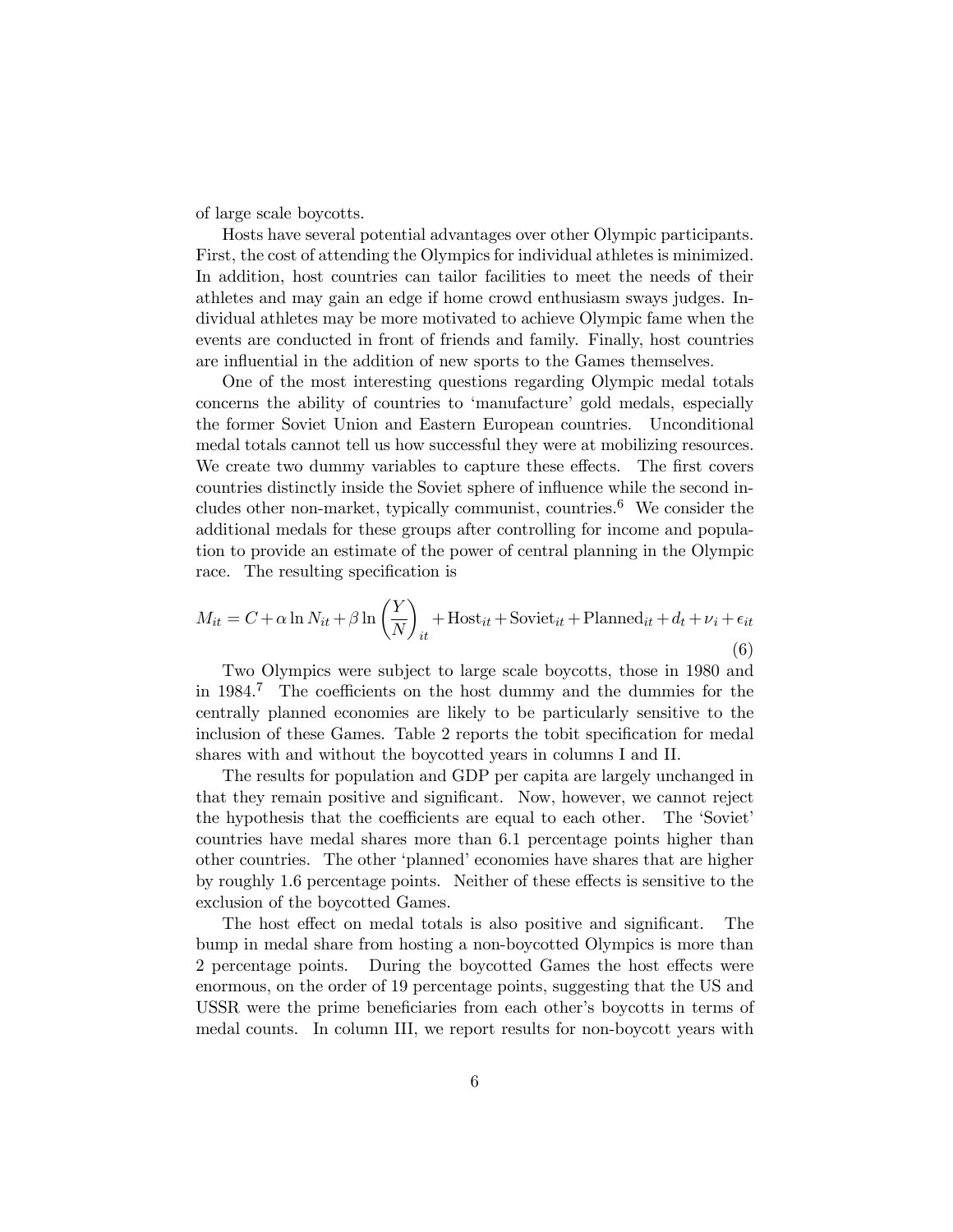country random effects to control for any persistent country-specific ability to produce medals. The results are broadly similar although we reject the equality of the coefficients on population and GDP per capita.

We finish by considering the adequacy of our sparse specification for the purposes of prediction by presenting the results visually. Figure 1 shows the relationship between the predicted medal shares and actual medal shares for 1996 from our augmented tobit excluding the boycotted years (column II of Table 2). The model underpredicts medal shares at both the low and high ends of the range and overpredicts in the middle. While the additions of log GDP per capita and several dummies have improved the fit substantially, the overall predictive power of the current model is lacking.

#### 3.3 Time to build

Until now we have implicitly modelled the production of Olympic athletes and medals as a within period flow process with potentially persistent country-specific organizational capabilities. However, it is quite likely that Olympic athletes are more similar to durable capital goods in that they may provide medal potential over several Olympics. This would suggest that investments for one Olympics may increase the chance of winning medals in subsequent Olympics. To capture such effects we add lagged medal shares to our empirical specification.<sup>8</sup>

$$
M_{it} = C + (1 - \delta) M_{it-1} + \alpha \ln N_{it} + \beta \ln \left(\frac{Y}{N}\right)_{it} + \delta_t + \epsilon_{it} \tag{7}
$$

Results from this specification are given in column IV of Table 2. Because of the inclusion of the lagged dependent variable, we omit the boycotted games from the sample, and also the 1988 games since the 1984 medal shares are distorted by the Soviet-led boycott. The coefficients on population and per capita GDP are again significant and statistically equal to each other. Lagged medal share has a coefficient of 0.73 and is strongly significant. The estimated host effect is 1.8 percentage points while the Soviet effect and planned economy effect are 3.4 and 1.0 percentage points respectively.

The statistical significance of GDP per capita indicates, perhaps not surprisingly, that economic resources are important in producing Olympic medalists. More surprising is the persistent similarity of the coefficients on log population and log GDP per capita. This suggests that it is a country's total GDP that matters inproducing Olympic athletes. This has the implication that two countries with the same GDP will win approximately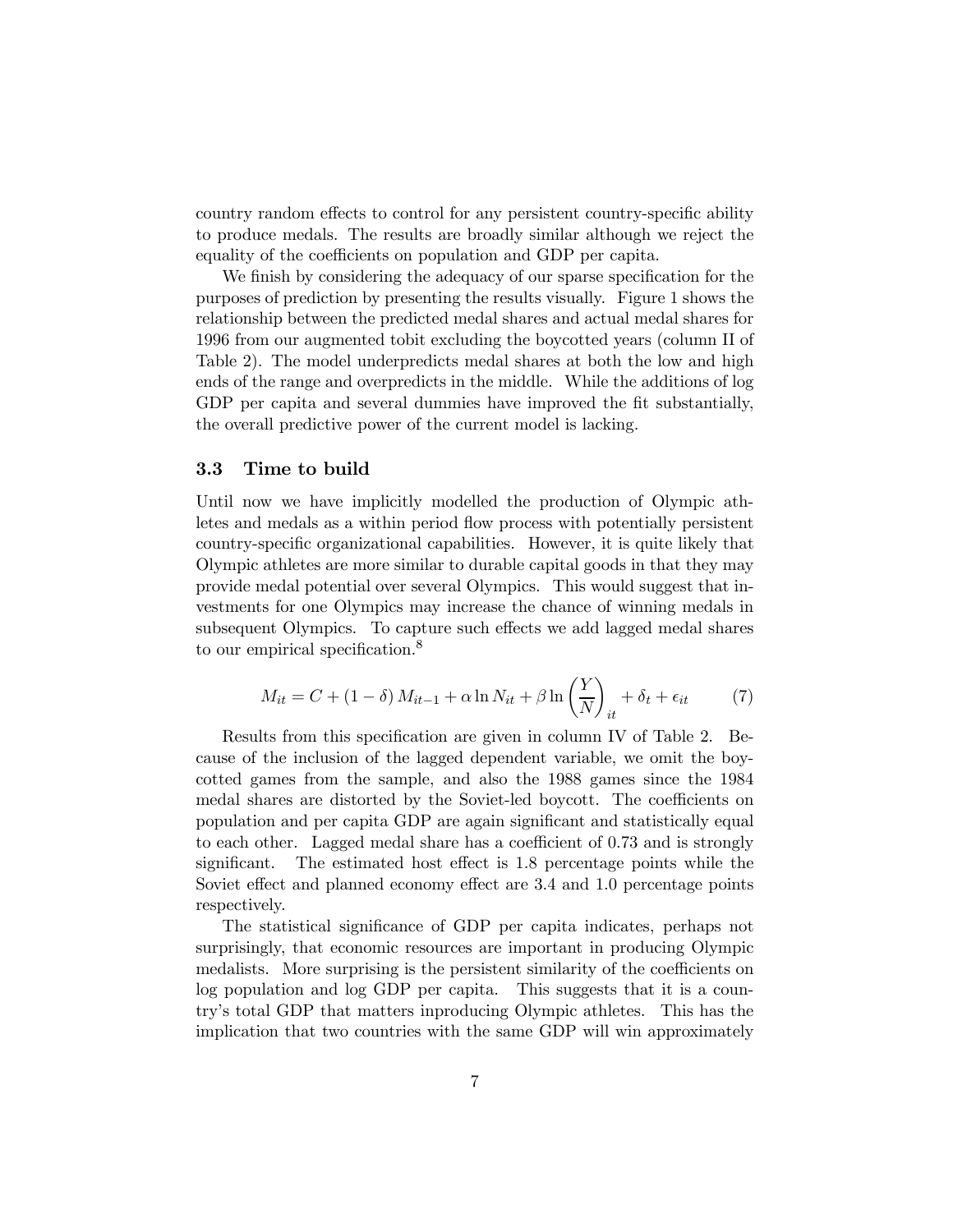the same number of medals, even if one is relatively populous with lower per capita income and the other is smaller with higher per capita GDP. Furthermore, this section has identified some important country characteristics that boost medal totals, including Soviet and host effects. Finally, there is strong evidence for durability to a country's Olympic "investments". Past success is an indicator of current success; including lagged medal share further improves the fit of the model.

# 4 Predicting Medals in Sydney

To provide a sterner test of our framework, we evaluate the out of sample performance. We made public predictions based on the model several weeks before the 2000 Sydney Games by estimating equation 7 on the 1996 crosssection.<sup>9</sup> This cross-section specification cannot estimate a host effect, so we employ the coefficient on the host dummy for the same specification pooled over all non-boycott years (column IV of Table 2). Figure 2 shows actual medals won in 1996 and the predicted medals from this specification. The model does quite well in predicting totals for a number of countries including the USA, Russia, and China. However, France, Italy and Austria win more medals than predicted while Germany wins fewer than predicted.

For the 2000 games, we predicted total medal counts for the 36 countries that won at least 5 medals in 1996. Table 3 contains two sets of predictions for the Sydney Games as well as the actual medal totals for the 36 countries. Columns 1 and 2 represent the predictions and standard errors the model would have made if it had been implemented without error.<sup>10</sup> Column 3 gives the ex-ante predictions made public before the Sydney Games, while column 4 gives the ex-post medal totals.

Both sets of predictions do quite well in matching the outcomes from the games. While the error-free predictions hit only one total exactly, 9 countries are within one medal of their actual total, and 23 are within 3 medals. Using more formal distance metrics to measure our forecast performance, the predictions have an  $R^2$  of 0.96 and 35 of the 36 countries were within 2 standard errors of the predicted values. The mean absolute error is 4.3 medals.

### 5 Conclusions

In this paper, we examine the question of how many Olympic medals a country should win. We begin with a simple hypothesis that medals should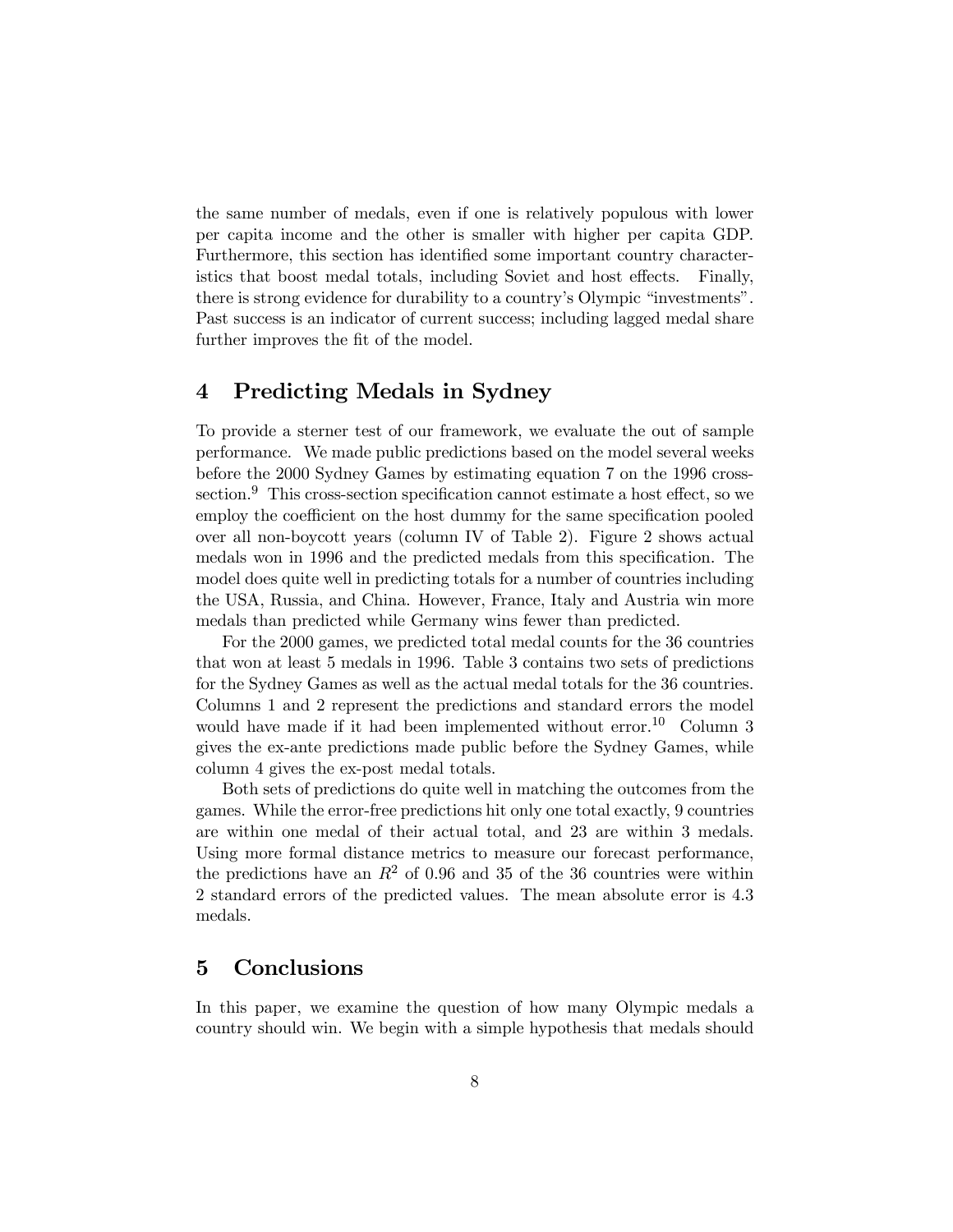be proportional to population. We also consider a production function for Olympic medals that encompasses resources, population and other national characteristics.

While the simple population hypothesis does have explanatory power, it fails to adequately explain the distribution of medals across countries. We find evidence that economic resources are important for producing Olympic athletes. Per capita income and population have identical effects at the margin suggesting that total GDP is the best predictor of national Olympic performance. As a larger point, these results suggest that having resources to invest in human ability is important in producing success. This paper has emphasized athletic success, an endeavor in which natural talent probably plays a more important role than in more commonplace endeavors. That economic resources play a very significant role in determining success in this realm suggests that training resources are likely to be valuable for producing success in more mundane undertakings as well.

GDP is not the whole story in Olympic success. Host countries typically win an additional 1.8 percent of the medals beyond what would be predicted by their GDP alone. This host bounce led us to predict that Australia would win 17 extra medals in 2000, putting our medal prediction only one short of the actual total. The forced mobilization of resources by governments can also play a role in medal totals. On average, the Soviet Union and Eastern Bloc countries had medal shares more than 3 percentage points higher than that predicted by their GDP and past performance during the 1960-1996 period.

We finish by exposing our simple specification to an out of sample test by predicting medal totals for the 2000 summer games in Sydney. The model does quite well by most statistical metrics.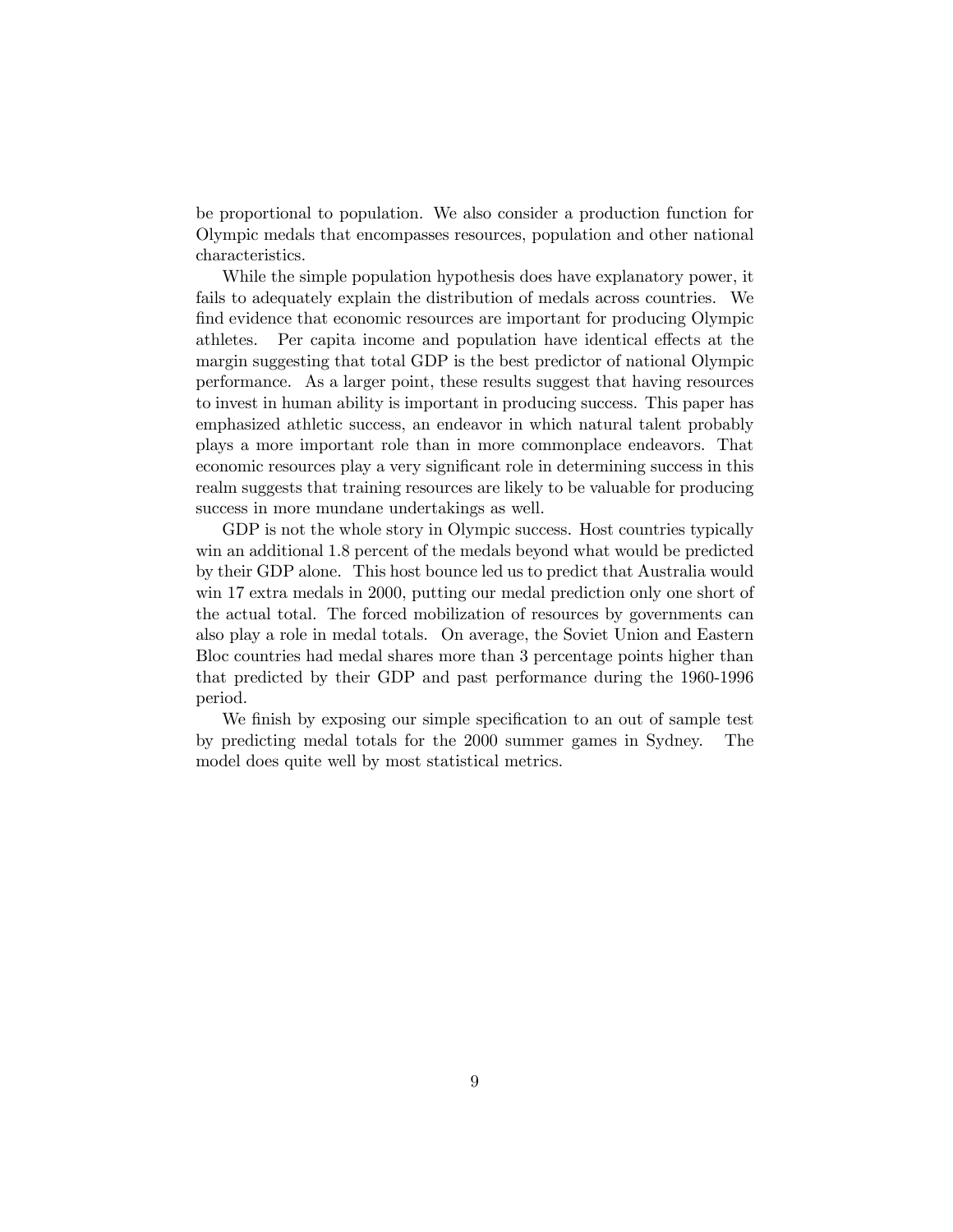<sup>1</sup>All references to the Olympics or Games refer to the Summer Games.

 $2 \text{ In a contemporaneous paper, Johnson and Ali} (2000)$  also investigate the economic and political determinants of participation and medal totals at the summer games and make out of sample predictions. Earlier papers in the area include Ball (1972), Levine (1974), and Grimes, Kelly, and Rubin (1974).

<sup>3</sup> Shughart and Tollison (1993) argue that the change in the structure in economic incentives in the former Soviet countries is responsible for their lower medal totals in the 1992 Olympics.

<sup>4</sup> In all our estimated specifications we include year dummies and correct for heteroskedasticity and autocorrelation in the tobit standard errors. See Busse and Bernard (2002) for the econometric methodology.

<sup>5</sup> We also used United Nations data sources, the CIA Factbook, the Economist magazine, and the Taiwan Statistical Planning Book.

<sup>6</sup> The 'Soviet' dummy includes Bulgaria, Czechoslovakia, Poland, the USSR, East Germany, Hungary, and Romania from 1960-1988, the Unified Team in 1992 and Cuba throughout the period. The other 'planned' dummy includes China, Albania, Yugoslavia (through 1988), and North Korea.

<sup>7</sup> All previous results are robust to the omission of these boycotted Olympics.

<sup>8</sup> Bernard and Busse (2000) contains a talent investment model that generates Equation 7.

<sup>9</sup> See New York Times, September 9, 2000. Ali and Johnson (2000) also predicted country medal totals for the Sydney Games using different dependent and independent variables.

 $10$  The major mistake we made in implementing the model was ignoring double bronzes in some sports which resulted in an incorrect total of 888 medals instead of the actual 929.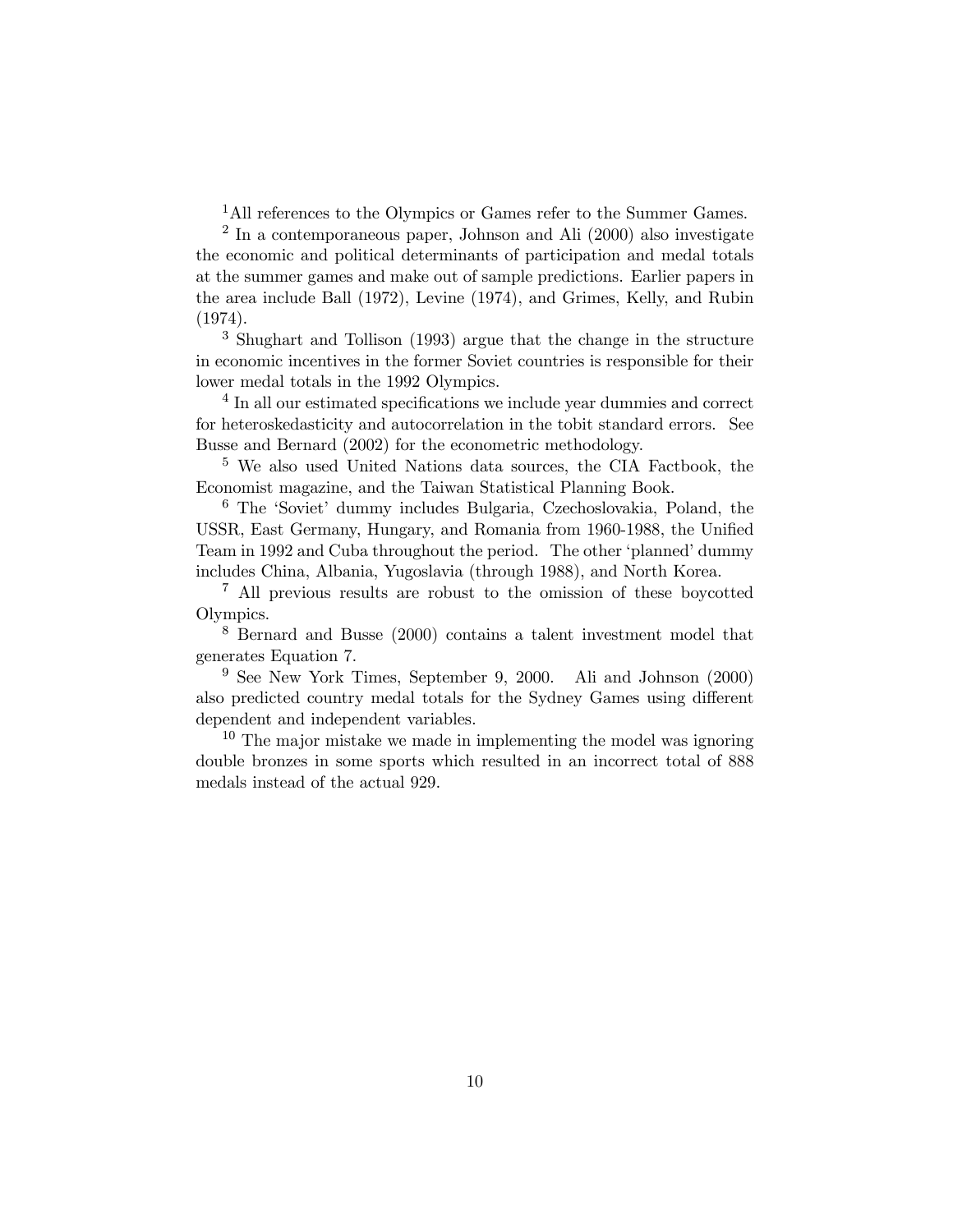### References

- [1] Ball, Donald W., "Olympic games competition: structural correlates of national success",International Journal of Comparative Sociology,(1972), 15, 186-200.
- [2] Bernard, Andrew B. and Meghan R. Busse, "Who Wins the Olympic Games: Economic Development and Medal Totals," National Bureau of Economic Research Working Paper #7998, (2000) November.
- [3] Busse, Meghan R. and Andrew B. Bernard, "Consistent Standard Errors in Panel Tobit with Autocorrelation," Tuck School of Business mimeo, (2002) June.
- [4] Grimes, A.Ray, Kelly, William J. and Paul H. Rubin, "A socioeconomic model of national Olympic performance", Social Science Quar $terly, (1974), 55, 777-82.$
- [5] Johnson. Daniel K.N. and Ayfer Ali, "Coming to Play or Coming to Win: Participation and Success at the Olympic Games," Wellesley College mimeo (2000) .
- [6] Levine, Ned, "Why do countries win Olympic medals? Some structural correlates of Olympic games success: 1972", Sociology and Social Research", (1974), 58, 353-360.
- [7] Shughart, William F., and Robert D. Tollison, "Going for the Gold: Property Rights and Athletic Effort in Transitional Economies" Kyklos; v46 n2 1993, pp. 263-72.
- [8] Wallechinsky, David, The Complete Book of the Olympics, 1992 Edition, (1992) Little, Brown and Company, Boston.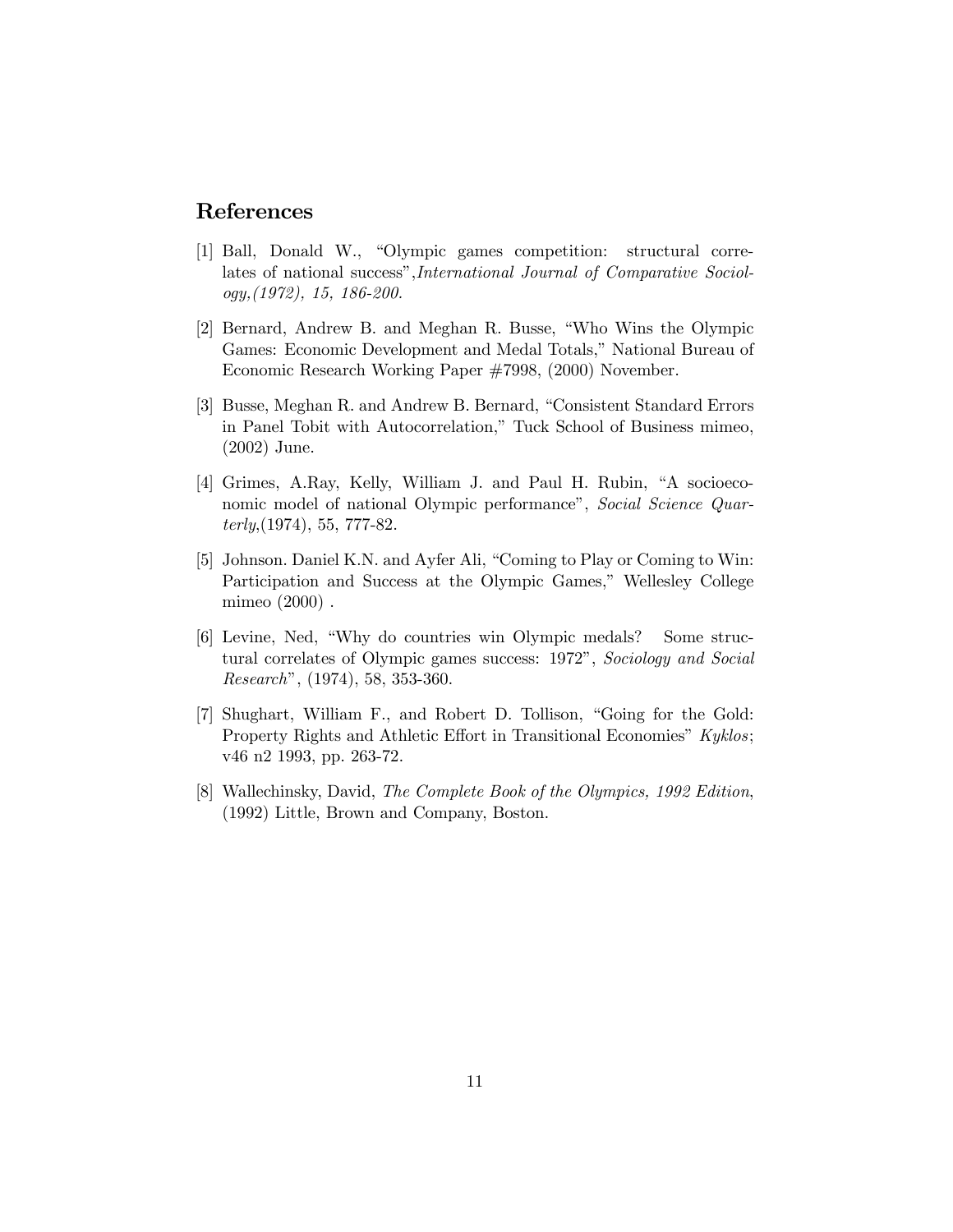|                       | Medal Share |          |          |             |
|-----------------------|-------------|----------|----------|-------------|
| Independent variables |             | Н        | Ш        | IV          |
| Population share      | 0.5753      |          |          |             |
|                       | (0.1758)    |          |          |             |
| Log population        |             | 0.0152   |          | 0.0163      |
|                       |             | (0.0024) |          | (0.0022)    |
| Log GDP per capita    |             |          | 0.0115   | 0.0142      |
|                       |             |          | (0.0018) | (0.0017)    |
|                       |             |          |          |             |
| <b>LR</b> Test        |             |          |          | 4.435(0.03) |
| Year dummies          | yes         | yes      | yes      | yes         |
| Log Likelihood        | 468.72      | 581.46   | 476.66   | 723.93      |
| Observations          | 1254        | 1254     | 1254     | 1254        |

Note: Heteroskedastic- and autocorrelation-consistent standard errors are in parentheses (see Busse and Bernard 2002). The LR test reports the test of the equality of the coefficients on log GDP per capita and log population (and the pvalue). It is distributed chi-squared with 1 degree of freedom.

Table 1: Tobit of medal share on population and GDP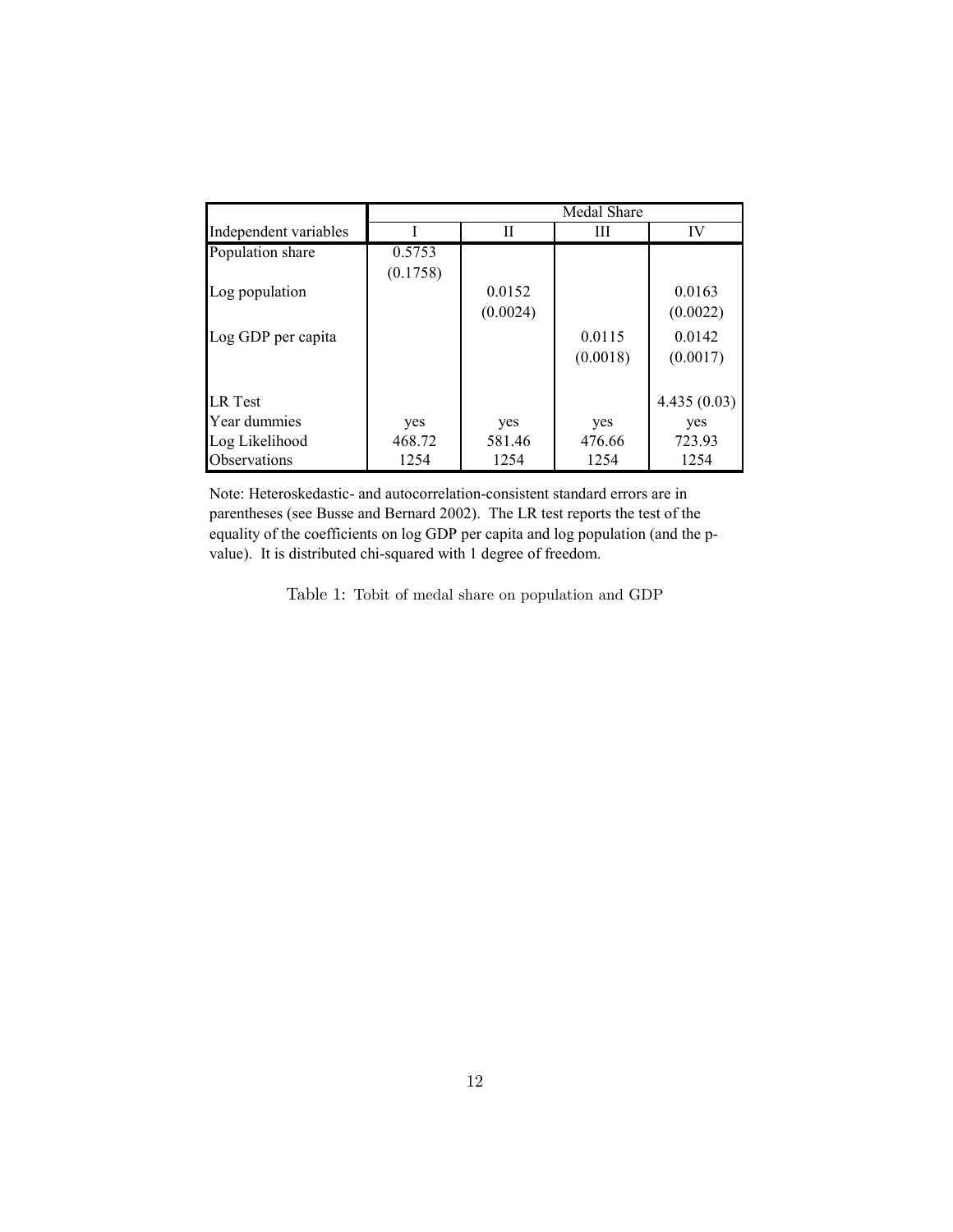|                       | Medal share |             |             |             |
|-----------------------|-------------|-------------|-------------|-------------|
| Independent variables | I           | Н           | Ш           | IV          |
| Log population        | 0.0128      | 0.0127      | 0.0083      | 0.0064      |
|                       | (0.0016)    | (0.0017)    | $-(0.0011)$ | (0.0005)    |
| Log GDP per capita    | 0.0126      | 0.0125      | 0.0098      | 0.0062      |
|                       | (0.0014)    | (0.0015)    | $-(0.0010)$ | (0.0006)    |
| Host                  | 0.0605      | 0.0241      | 0.0122      | 0.0179      |
|                       | (0.0221)    | (0.0077)    | $-(0.0077)$ | (0.0067)    |
| Soviet                | 0.0666      | 0.0610      | 0.0300      | 0.0338      |
|                       | (0.0088)    | (0.0085)    | $-(0.0136)$ | (0.0031)    |
| Planned (non-Soviet)  | 0.0177      | 0.0161      | 0.0174      | 0.0101      |
|                       | (0.0027)    | (0.0031)    | $-(0.0041)$ | (0.0051)    |
| Lagged medal share    |             |             |             | 0.7333      |
|                       |             |             |             | (0.0340)    |
|                       |             |             |             |             |
| <b>LR</b> Test        | 0.063(0.80) | 0.059(0.81) | 8.400(0.00) | 0.031(0.86) |
| Boycott years         | yes         | no          | no          | no          |
| Year dummies          | yes         | yes         | yes         | yes         |
| Random effects        | no          | no          | yes         | no          |
| Log Likelihood        | 862.06      | 738.23      | 984.04      | 794.03      |
| Observations          | 1254        | 1036        | 1036        | 885         |

Note: Heteroskedastic- and autocorrelation-consistent standard errors are in parentheses (see Busse and Bernard 2002). The LR test reports the test of the equality of the coefficients on log GDP per capita and log population (and the pvalue). It is distributed chi-squared with 1 degree of freedom.

Table 2: Tobit of medal share on expanded explanatory set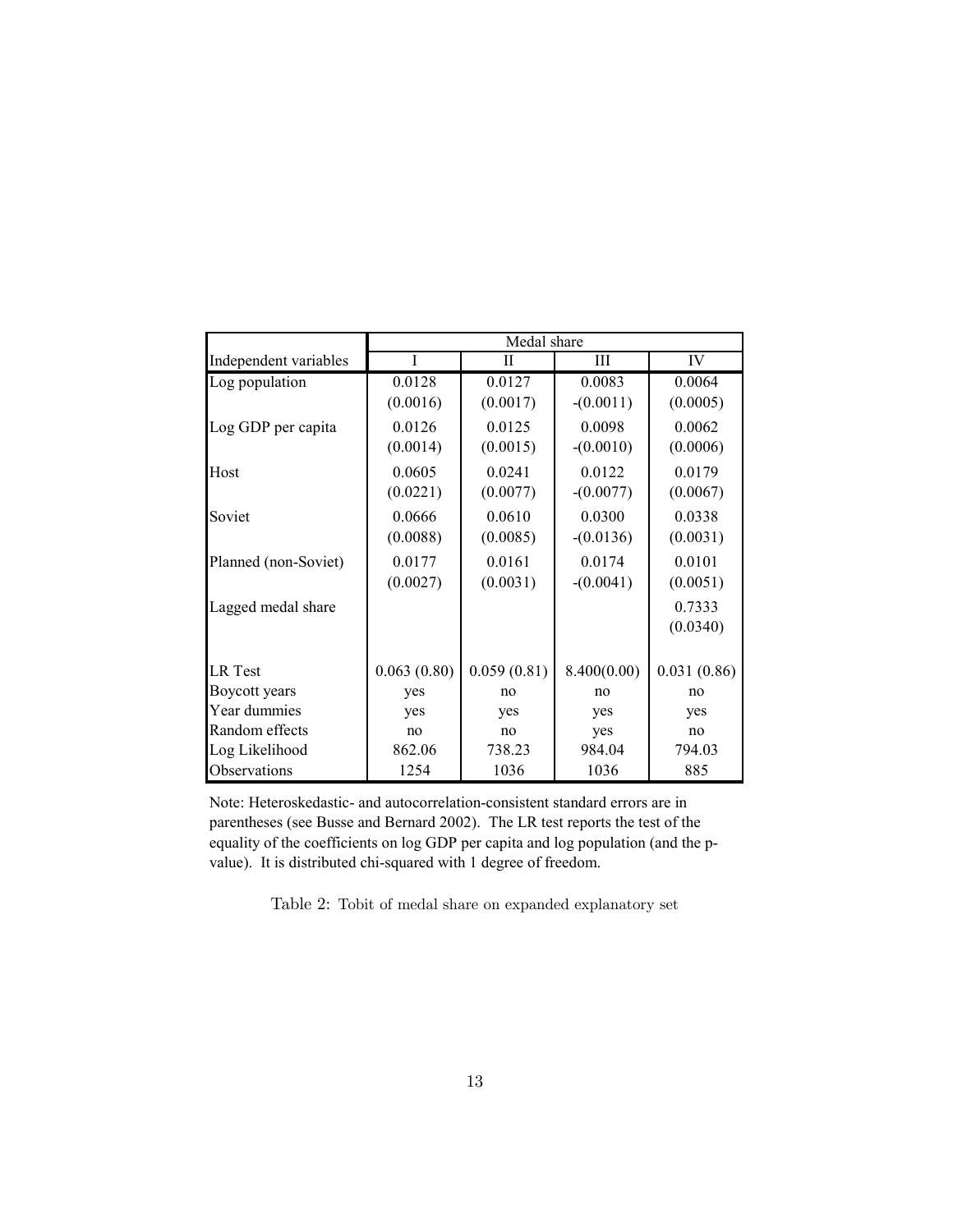|                | Predicted 2000          | Standard error | Predicted 2000  | Actual 2000    |
|----------------|-------------------------|----------------|-----------------|----------------|
|                | medals(1)               | estimate       | medals(2)       | medals         |
| Australia      | $\overline{57}$         | (5.1)          | $\overline{52}$ | 58             |
| <b>Belarus</b> | 12                      | (5.0)          | 12              | 17             |
| Belgium        | $\overline{7}$          | (5.1)          | $\overline{7}$  | 5              |
| <b>Brazil</b>  | 18                      | (5.1)          | 17              | 12             |
| Bulgaria       | 11                      | (5.1)          | 10              | 13             |
| Canada         | 24                      | (5.1)          | 23              | 14             |
| China          | 51                      | (6.2)          | 49              | 59             |
| Cuba           | 21                      | (7.1)          | 20              | 29             |
| Czech Republic | 10                      | (5.0)          | 9               | 8              |
| Denmark        | $\overline{7}$          | (5.1)          | $\overline{7}$  | 6              |
| France         | 39                      | (5.1)          | 38              | 38             |
| Germany        | 66                      | (5.5)          | 63              | 57             |
| Greece         | 8                       | (5.1)          | 8               | 13             |
| Hungary        | 19                      | (5.1)          | 18              | 17             |
| Italy          | 37                      | (5.1)          | 35              | 34             |
| Jamaica        | $\mathbf{1}$            | (5.1)          | $\mathbf{1}$    | $\tau$         |
| Japan          | 20                      | (5.2)          | 19              | 18             |
| Kazakhstan     | 9                       | (5.0)          | $8\,$           | 7              |
| Kenya          | 5                       | (5.1)          | 5               | $\overline{7}$ |
| Netherlands    | 20                      | (5.1)          | 19              | 23             |
| New Zealand    | 5                       | (5.1)          | 5               | $\overline{4}$ |
| Nigeria        | 5                       | (5.1)          | 5               | 3              |
| North Korea    | $\overline{\mathbf{3}}$ | (6.2)          | $\overline{3}$  | $\overline{4}$ |
| Norway         | $\overline{7}$          | (5.1)          | $\overline{7}$  | 10             |
| Poland         | 17                      | (5.0)          | 16              | 14             |
| Romania        | 18                      | (5.1)          | 17              | 26             |
| Russia         | 62                      | (5.4)          | 59              | 88             |
| South Africa   | 6                       | (5.1)          | 6               | 5              |
| South Korea    | 28                      | (5.1)          | 27              | 28             |
| Spain          | 19                      | (5.1)          | 18              | 11             |
| Sweden         | 9                       | (5.1)          | 9               | 12             |
| Switzerland    | 8                       | (5.1)          | 8               | 9              |
| Turkey         | $\overline{7}$          | (5.1)          | $\overline{7}$  | $\overline{4}$ |
| UK             | 18                      | (5.1)          | 18              | 28             |
| Ukraine        | 22                      | (5.9)          | 21              | 23             |
| US             | 102                     | (5.1)          | 97              | 97             |

Table 3: Country Medal Predictions for Sydney 2000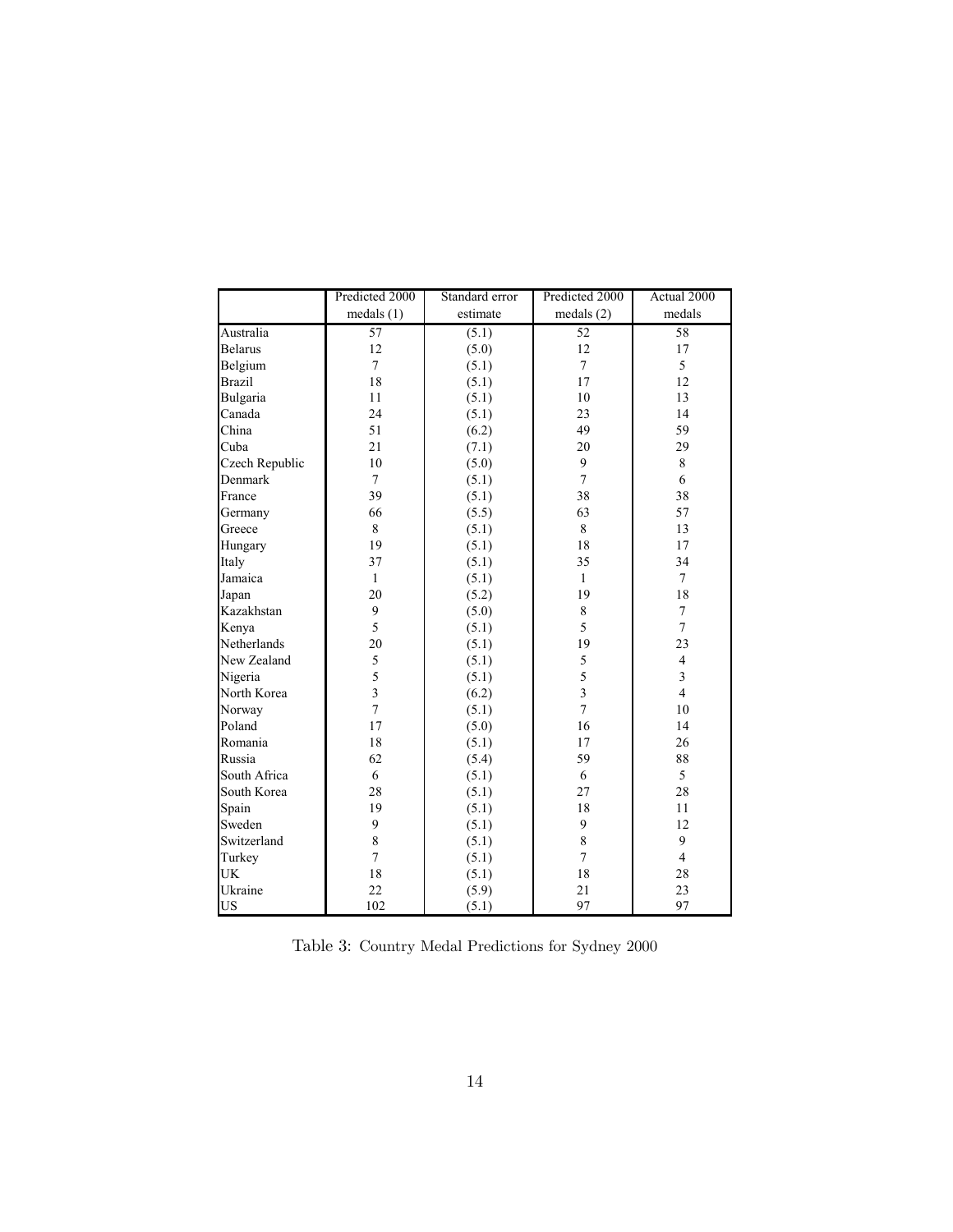

Figure 1: Predicted and actual medal totals for 1996 from the specification in Table 2, column II. (Points on the diagonal line represent perfect predictions.)